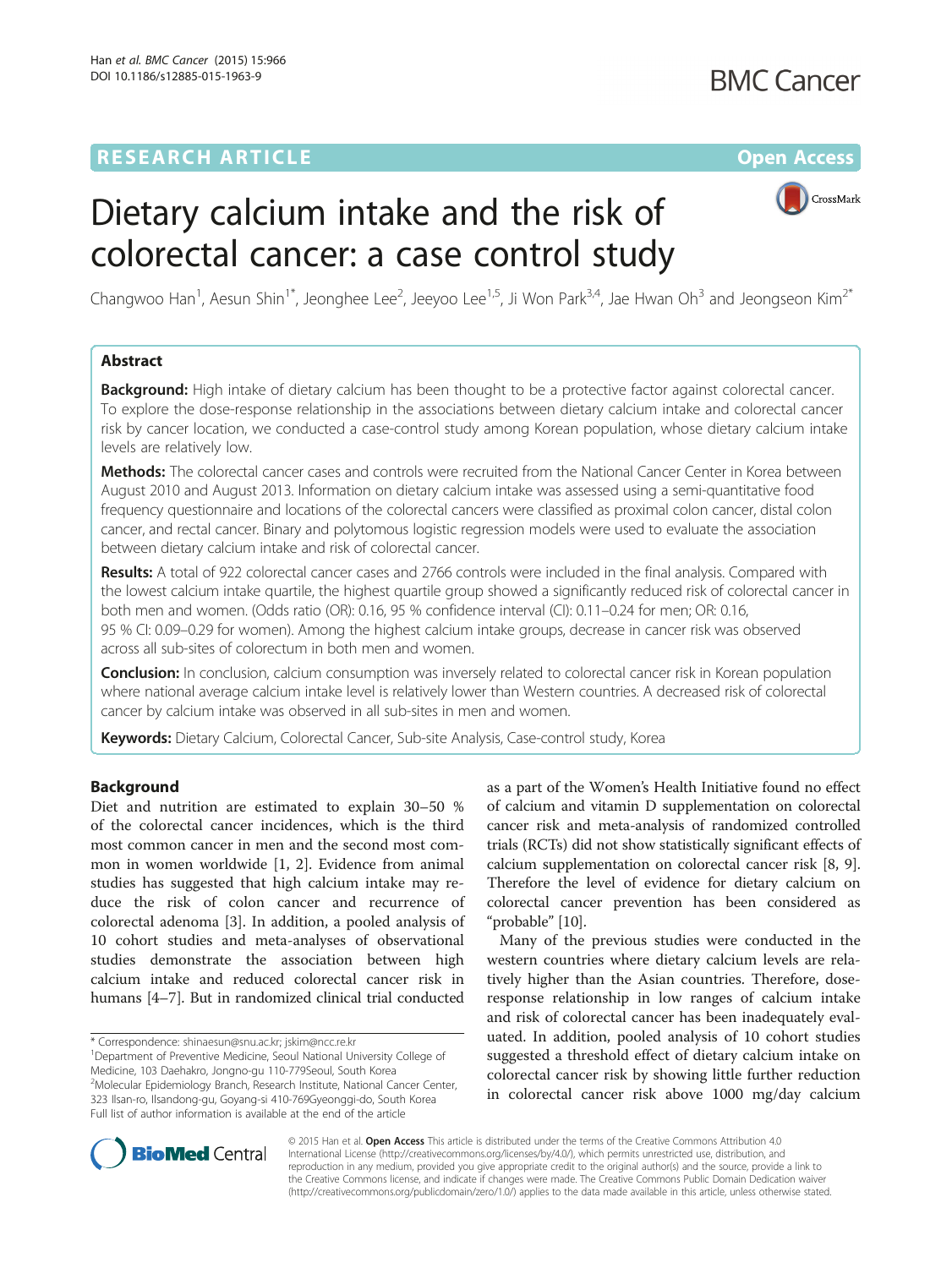intake [\[4](#page-9-0)]. Because previous calcium supplement trial participants showed high baseline levels of calcium intake over 750 mg/day [[6\]](#page-9-0), effects of calcium supplementation on trial group could have been minimized in the RCTs. According to the fifth Korea National Health and Nutrition Examination Survey (KNHANES), mean calcium intake level among Koreans was only 507 mg/day [[11\]](#page-9-0). Therefore, study among Korean population may assess dose-response association of low level dietary calcium intake on the risk of colorectal cancer.

Descriptive epidemiologic studies have led to a hypothesis that proximal and distal colon cancers might have different risk factors [[12](#page-9-0)–[15](#page-9-0)]. Recent reports have demonstrated that proximal and distal colon cancers exhibit different clinical and biological characteristics [[16](#page-9-0)–[18](#page-9-0)]. A previous study in Korea reported that risk factors such as height, family history of cancer, alcohol consumption, and meat consumptions differed by colorectal cancer sub-sites [[19\]](#page-9-0). In addition, few cohort studies conducted on different race and ethnicity did not show consistent association between dietary calcium and colorectal cancer risk by cancer location [[20](#page-9-0)–[25](#page-9-0)]. Although the pathogenesis of these differences by location is unclear, examining colorectal cancer by sub-sites and its association with dietary calcium intake may help to improve the knowledge of proximal, distal, and rectal cancer etiology.

Therefore, in this case-control study, we aimed to explore the dose-response relationship between dietary calcium intake and colorectal cancer risk in the Korean population, where national average calcium intake level is relatively lower than western countries. We also examined whether there are differences in the association between dietary calcium intake and the risk of colorectal cancer by sub-sites of colorectum.

#### Methods

### Study population

Eligible colorectal cancer patients were recruited from the Center for Colorectal Cancer, National Cancer Center in Korea from August 2010 to August 2013. Among the 1427 eligible colorectal cancer patients who were hospitalized for an elective cancer surgery, 1259 patients were contacted, and 1070 agreed to participate in the study. Patients who did not complete a structured questionnaire were excluded and total 922 colorectal cancer patients remained in the final analysis. Eligible controls were recruited from participants who visited the Center for Early Detection and Prevention of the National Cancer Center in Korea for a health check-up program from March 2010 to November 2013. The health check-up program is provided bi-annually by the National Health Insurance Cooperation (NHIC), which covers entire Korean population including legal foreign residents, NHIC beneficiaries, and their dependents aged over 40. A total of 5936 participants completed the lifestyle questionnaire and food frequency questionnaire. Participants with implausible calorie intake (<=500 kcal/ day  $or > =4000$  kcal/day) were excluded in the analysis. Our initial plan was to match 2766 controls to 922 colorectal cancer patients by age groups and sex. However, due to large number of older cancer patients aged over 60, we were unable to fully match age groups in men. All participants provided written informed consent to participate, and the study protocol was approved by the Institutional review board of the National Cancer Center (IRB No. NCCNCS-10-350).

#### Variables

Information on age, marital status, education level, cigarette smoking and alcohol drinking habits, household income, regular exercise and family history of cancer were obtained by a trained interviewer using a structured questionnaire. The locations of colorectal cancer were classified as proximal colon (C18.0–18.4), distal colon  $(C18.5-18.7)$ , and rectum  $(C19, C20)$  by using International Statistical Classification of Diseases and Related Health Problems 10th Revision [\[26](#page-9-0)]. Height and weight were measured before surgery for cases and during health examination for controls. Body Mass Index (BMI) was calculated as weight in kilograms divided by height in meters squares and used to define overweight (BMI  $\geq$  25). Engaging in regular exercise was considered if the participants underwent moderate physical activity at least once a week. Moderate physical activity was defined as "3 or more days of vigorous activity in a week at least 20 min/day" or "5 or more days of moderate-intensity activity and/or walking at least 30 min/day" or "any combination of walking, moderateintensity or vigorous intensity activities achieving a minimum of 600 MET-minutes/week". The regular dietary intake of each study participant was estimated by using a semi-quantitative food frequency questionnaire (SQFFQ). The reliability and validity of the food frequency questionnaire was demonstrated in a previous report [[27\]](#page-9-0). The food frequency questionnaire consisted of 106 food items, and participants were asked to report the average frequencies and portion sizes of the foods they ate during the previous year. For each of the 106 food items, nutrient quantity per 100 g was calculated and converted to a daily nutrient intake. Dietary calcium intake was defined as calcium from food, not from supplements and the correlation coefficient between calcium intake from food frequency questionnaire and 12 days dietary records were 0.51–0.54 in the prior validation study [\[27](#page-9-0)]. Dietary calcium from dairy foods or non-dairy foods was estimated. Computer-Aided Nutritional analysis Program (CANPro) version 3.0,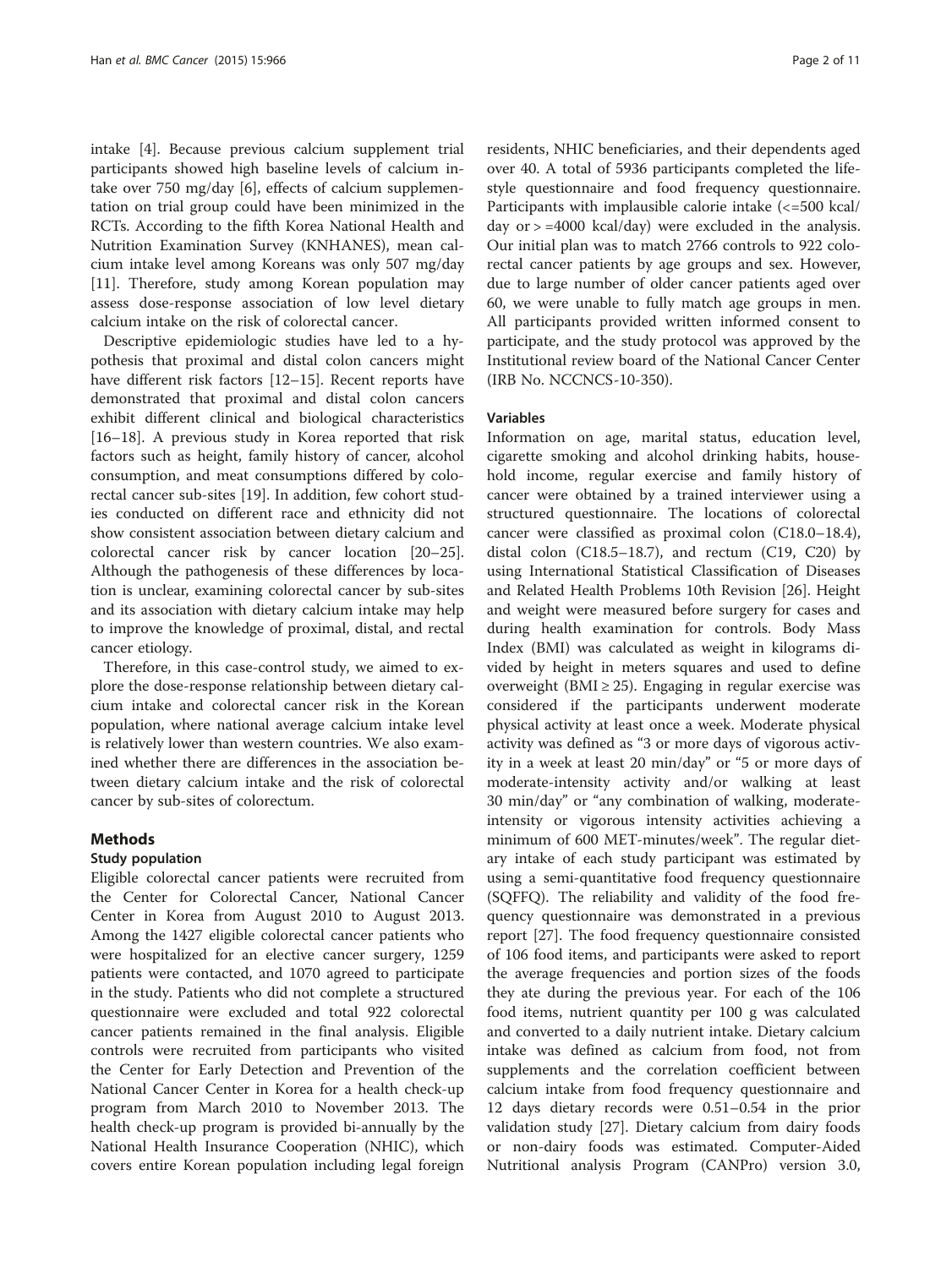which is a nutrient database developed by the Korean Nutrition Society, was used to estimate nutrients intakes.

#### Statistical analysis

To compare general characteristics between the cases and controls, chi-square tests were performed, and Cochran-Mantel-Haenszel chi-square tests were used to adjust for age. A residual method was used to adjust for individual total energy intake and adjusted dietary calcium intake were classified into sex-specific quartiles [[28\]](#page-10-0).

We used regression models to assess the association between daily dietary calcium intake and the risk of colorectal cancer. Age, marital status, educational level, household income, BMI, smoking status, alcohol consumption, regular exercise, and family history of cancer were selected as potential covariates based on literature review [[8, 10, 19](#page-9-0)]. After applying the Cochran-Mantel-Haenszel chi-square test, only significant covariates ( $p <$ 0.1) that predicted colorectal cancer risk were selected for the regression model after considering multi-colinearity. We also adjusted for dietary fiber intake and calcium supplement use [\[29](#page-10-0)]. In the final model, age, education level, regular exercise, fiber intake, calcium supplement use, and total energy intake by residual methods were included in the analysis. Binary and polytomous logistic regression models were used to calculate the odds ratios (OR) and their 95 % confidence intervals (CI) for each quartile of calcium intake, and tests for trend were derived from logistic regression models with a single term representing the medians of each quartile group. For sensitivity analysis, the association was assessed among calcium supplement non-users.

To further visualize the association, we plotted daily dietary calcium intake and the risk of colorectal cancer stratified by sex and sub-sites using estimates from generalized additive models [\[30](#page-10-0)–[32](#page-10-0)]. Effective degree of freedom (maximum 10) for the dietary calcium was automatically selected and applied to semi parametric models by mgcv package of R version 3.0.2 (R foundation for Statistical Computing, Vienna, Austria).

All analyses were performed stratifying by sex, and SAS version 9.4 (SAS Institute Inc., Cary, NC) for used for main analyses.

#### Results

Basic characteristics and demographic descriptions of the study participants are presented in Table [1](#page-3-0). There were 624 men and 298 women in the case group and 1872 men and 894 women in the control group. Among the men, differences in age groups, educational levels, household income, BMI, alcohol consumption, regular exercise, family history of cancer, colorectal cancer, and

calcium supplementation use were observed between the colorectal cancer patients and controls. Among the women, differences in marital status, educational level, household income, smoking status, alcohol consumption, regular exercise, family history of cancer, and calcium supplementation use were observed between the colorectal cancer patients and controls. Mean dietary calcium intake among cases and controls was 463.7 and 450.8 mg/day for men and 474.7 and 536.8 mg/day for women, respectively. Top 3 main sources of dietary calcium were kimchi, tofu and milk (Additional file [1:](#page-9-0) Table S1).

The characteristics of the study subjects were also assessed by dietary calcium intake quartiles (Additional file [1](#page-9-0): Table S2). Among the men, high calcium intake groups had higher educational levels, higher household income, and were more likely to engage in regular exercise. Among the women, high calcium intake groups had higher educational levels, were more likely to engage in regular exercise, and more likely to use calcium supplementation.

Table [2](#page-5-0) shows the ORs and 95 % CIs of colorectal cancer risk according to dietary calcium intake. High calcium consumption was inversely associated with colorectal cancer risk. Compared with the lowest quartile of calcium intake (<335 mg/day), the multivariate odds ratio for colorectal cancer in the highest quartile of calcium intake ( $\geq 567$  mg/day) was 0.16 (95 % CI: 0.11–0.24) in men. In women, the multivariate odds ratio for colorectal cancer was 0.16 (95 % CI: 0.09– 0.29) for the highest quartile of calcium intake (≥663 mg/day) compared with the lowest quartile of calcium intake (<380 mg/day).

In analysis considering sources of dietary calcium, both dairy and non-dairy food calcium showed negative association with risk of colorectal cancer. The highest dairy food calcium intake group showed a reduced risk of colorectal cancer in both men and women (OR: 0.28, 95 % CI: 0.19–0.40 for men; OR: 0.20, 95 % CI: 0.12– 0.35 for women). Similarly, the highest non-dairy food calcium intake group showed a reduced risk of colorectal cancer (OR: 0.16, 95 % CI: 0.11–0.25 for men; OR: 0.15, 95 % CI: 0.08–0.27 for women).

The odds ratios for colorectal cancer by sub-sites, according to dietary calcium intake are shown in Table [3](#page-6-0). An inverse association between calcium intake and colorectal cancer risk persisted across all sub-sites of colorectum. The odds ratios for colorectal cancer for men in the highest quartile were 0.35 (95 % CI: 0.17–0.74) for the proximal colon cancer, 0.13 (95 % CI: 0.07–0.26) for the distal colon cancer, and 0.13 (95 % CI: 0.08–0.23) for the rectal cancer compared with those in the lowest quartile. By comparing odds ratio of highest quartile across the sub-sites, prominent differences between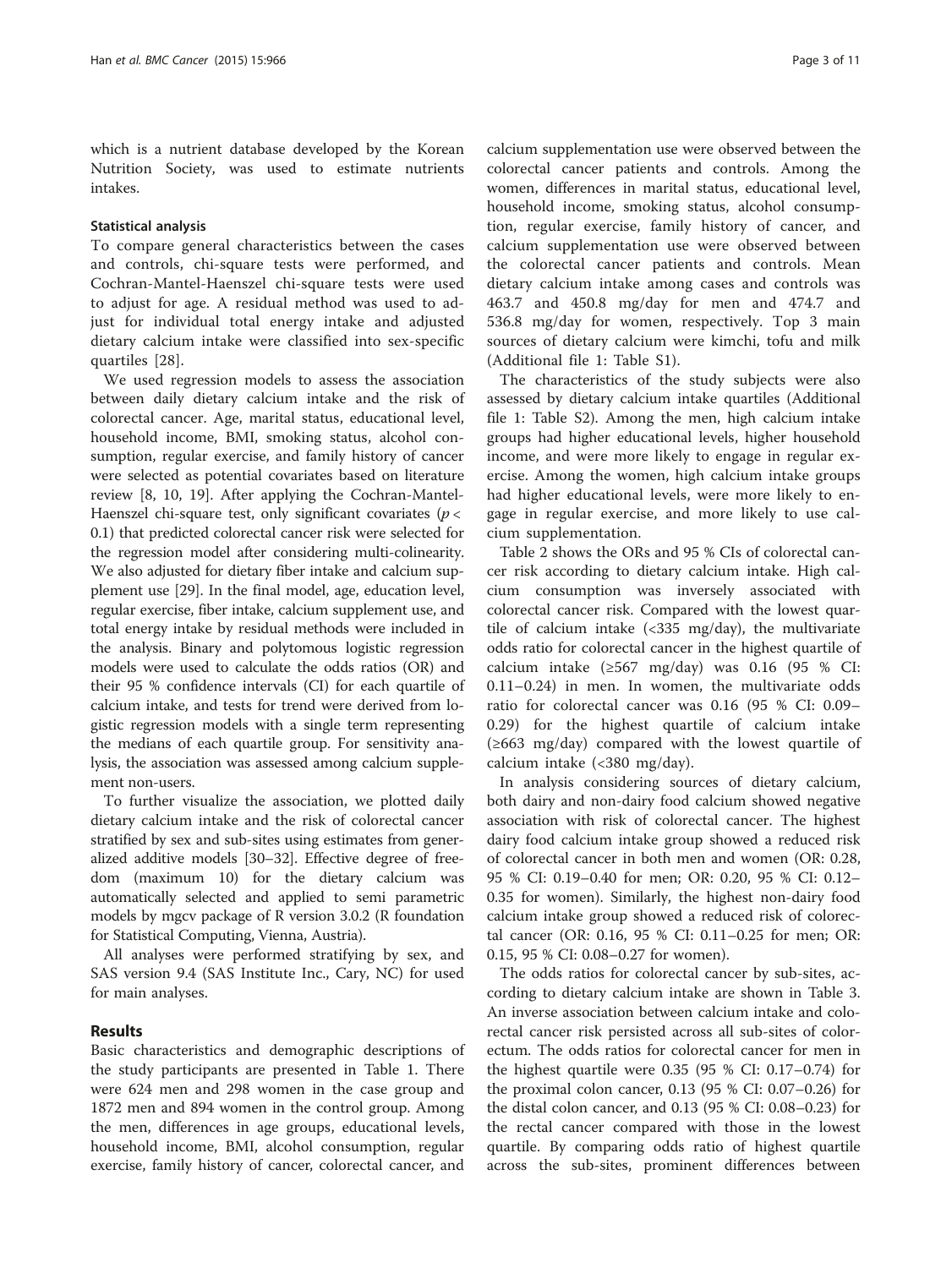## <span id="page-3-0"></span>Table 1 General characteristics of the study subjects, N (%)

|                                      | Men $(n = 2496)$ |              |                         | Women $(n = 1192)$ |             |            |
|--------------------------------------|------------------|--------------|-------------------------|--------------------|-------------|------------|
|                                      | Case             | Control      | $P$ -value <sup>a</sup> | Case               | Control     | $P$ -value |
|                                      | $(n = 624)$      | $(n = 1872)$ |                         | $(n = 298)$        | $(n = 894)$ |            |
| Age group (years)                    |                  |              |                         |                    |             |            |
| $-49$                                | 128(20.5)        | 461(24.6)    | < 0.001                 | 82(27.5)           | 246(27.5)   | >0.999     |
| $50 - 59$                            | 226(36.2)        | 815(43.5)    |                         | 111(37.3)          | 333(37.3)   |            |
| $60+$                                | 270(43.3)        | 596(31.8)    |                         | 105(35.2)          | 315(35.2)   |            |
| Marital status                       |                  |              |                         |                    |             |            |
| Married                              | 556(89.1)        | 1671(89.3)   | 0.262                   | 216(72.5)          | 697(78.0)   | 0.028      |
| Single                               | 66(10.6)         | 167(8.9)     |                         | 80(26.9)           | 184(20.6)   |            |
| Missing                              | 2(0.3)           | 34(1.8)      |                         | 2(0.7)             | 13(1.5)     |            |
| Education level                      |                  |              |                         |                    |             |            |
| Less than middle school              | 183(29.3)        | 250(13.4)    | < 0.001                 | 138(46.3)          | 146(16.3)   | < 0.001    |
| High school                          | 265(42.5)        | 498(26.6)    |                         | 103(34.6)          | 365(40.8)   |            |
| College or more                      | 176(28.2)        | 1024(54.7)   |                         | 57(19.1)           | 332(37.1)   |            |
| Missing                              | O(0.0)           | 100(5.3)     |                         | O(0.0)             | 51(5.7)     |            |
| Household income (10000 won/month)   |                  |              |                         |                    |             |            |
| $<$ 200                              | 222(35.6)        | 348(18.6)    | < 0.001                 | 99(33.2)           | 212(23.7)   | 0.016      |
| 200-400                              | 252(40.4)        | 727(38.8)    |                         | 134(45.0)          | 313(35.0)   |            |
| >400                                 | 150(24.0)        | 588(31.4)    |                         | 65(21.8)           | 230(25.7)   |            |
| Missing                              | O(0.0)           | 209(11.2)    |                         | O(0.0)             | 139(15.6)   |            |
| Body mass index (kg/m <sup>2</sup> ) |                  |              |                         |                    |             |            |
| $<$ 25                               | 431(69.1)        | 1136(60.7)   | < 0.001                 | 207(69.5)          | 661(73.9)   | 0.133      |
| $\geq$ 25                            | 192(30.8)        | 736(39.3)    |                         | 91(30.5)           | 233(26.1)   |            |
| Missing                              | 1(0.2)           | O(0.0)       |                         | O(0.0)             | O(0.0)      |            |
| Smoking status                       |                  |              |                         |                    |             |            |
| Non-smoker                           | 145(23.2)        | 391(20.9)    | 0.418                   | 264(88.6)          | 854(95.5)   | < 0.001    |
| Ex-smoker                            | 302(48.4)        | 951(50.8)    |                         | 15(5.0)            | 21(2.4)     |            |
| Current smoker                       | 177(28.4)        | 530(28.3)    |                         | 19(6.4)            | 18(2.0)     |            |
| Missing                              | O(0.0)           | O(0.0)       |                         | O(0.0)             | 1(0.1)      |            |
| Alcohol consumption                  |                  |              |                         |                    |             |            |
| Non-drinker                          | 107(17.2)        | 308(16.5)    | < 0.001                 | 172(57.7)          | 567(63.4)   | 0.031      |
| Ex-drinker                           | 103(16.5)        | 201(10.7)    |                         | 26(8.7)            | 44(4.9)     |            |
| Current drinker                      | 414(66.4)        | 1360(72.7)   |                         | 100(33.5)          | 282(31.5)   |            |
| Missing                              | O(0.0)           | 3(0.2)       |                         | O(0.0)             | 1(0.1)      |            |
| Regular exercise                     |                  |              |                         |                    |             |            |
| No                                   | 388(62.2)        | 786(42.0)    | < 0.001                 | 225(75.5)          | 403(45.1)   | < 0.001    |
| Yes                                  | 236(37.8)        | 1073(57.3)   |                         | 73(24.5)           | 488(54.6)   |            |
| Missing                              | O(0.0)           | 13(0.7)      |                         | O(0.0)             | 3(0.3)      |            |
| Family history of cancer             |                  |              |                         |                    |             |            |
| No                                   | 391(62.7)        | 1016(54.3)   | < 0.001                 | 171(57.4)          | 446(49.9)   | 0.038      |
| Yes                                  | 233(37.3)        | 846(45.2)    |                         | 127(42.6)          | 438(49.0)   |            |
| Missing                              | O(0.0)           | 10(0.5)      |                         | O(0.0)             | 10(1.1)     |            |
| Family history of colorectal cancer  |                  |              |                         |                    |             |            |
| No                                   | 559(89.6)        | 1768(94.4)   | < 0.001                 | 277(93.0)          | 816(91.3)   | 0.715      |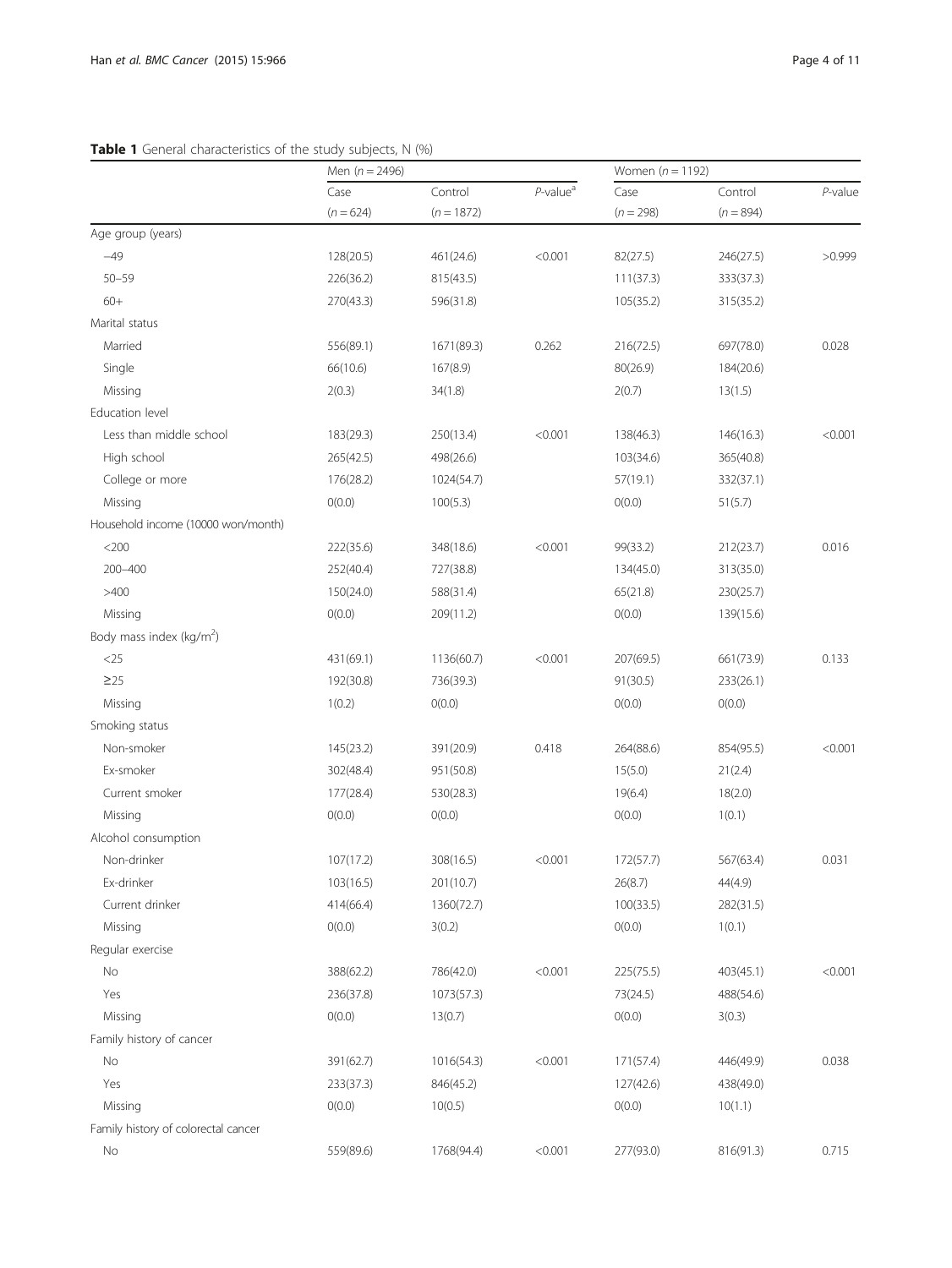| Yes                                       | 65(10.4)      | 94(5.0)       |         | 21(7.1)       | 68(7.6)       |         |
|-------------------------------------------|---------------|---------------|---------|---------------|---------------|---------|
| Missing                                   | O(0.0)        | 10(0.5)       |         | O(0.0)        | 10(1.1)       |         |
| Calcium supplement use within 2 years     |               |               |         |               |               |         |
| No                                        | 621(99.5)     | 1807(96.5)    | < 0.001 | 290(97.3)     | 729(81.5)     | < 0.001 |
| Yes                                       | 3(0.5)        | 65(3.5)       |         | 8(2.7)        | 165(18.5)     |         |
| Total energy intake (kcal/day), Mean (SD) | 2210.4(514.4) | 1811.4(553.4) | < 0.001 | 1885.9(534.3) | 1674.3(604.4) | < 0.001 |
| Total calcium intake (mg/day), Mean (SD)  | 463.7(211.2)  | 450.8(248.6)  | 0.207   | 474.7(248.0)  | 536.8(335.1)  | < 0.001 |

**Table 1** General characteristics of the study subjects, N (%) (Continued)

<sup>a</sup>p-values were calculated by the chi-square test or t-test

proximal colon and other sub-sites were observed. In case of women, the odds ratios for colorectal cancer in the highest quartile were 0.13 (95 % CI: 0.03–0.48) for the proximal colon cancer, 0.12 (95 % CI: 0.05–0.32) for the distal colon cancer, and 0.20 (95 % CI: 0.09–0.47) for the rectal cancer compared with those in the lowest quartile.

Figure [1](#page-7-0) shows the relationship between daily dietary calcium intake and the risk of colorectal cancer in men and women. Figure [2](#page-8-0) shows the relationship between dietary calcium intake and risk of colorectal cancer regarding colorectal cancer sub-sites in men and women. The Fig. [1](#page-7-0) presents distinct patterns of colorectal cancer risk in relation to calcium intake; for example, the overall non-linear relationship between men and women was similar, showing a rapid decrease in the risk of colorectal cancer at calcium intake levels over 500 mg/day and little further reduction in the risk when daily calcium intake exceeded more than 1000 mg/day. (Test for nonlinearity, men: p-value <0.01; women: p-value <0.01) The overall spline analyses were concordant with the results from quartile analysis in Tables [2](#page-5-0) and [3](#page-6-0).

#### **Discussions**

In this case control study, we evaluated the doseresponse association between dietary calcium intake and risk of colorectal cancer. Compared with the lowest calcium intake quartile, the highest calcium intake quartile showed significantly reduced risk of colorectal cancer in both men and women. By applying a generalized additive model, both men and women showed a similar nonlinear relationship between dietary calcium intake and the risk of colorectal cancer. When dietary sources were considered, calcium intake from both dairy and nondairy food showed significant negative association with colorectal cancer risk.

According to the KNHANES data, the average daily calcium intake of Korean men and women was 561.0 and 452.6 mg, respectively, which was approximately 70 % of the Korean recommended daily calcium allowance [[11](#page-9-0)]. Daily calcium intake was inadequate in all age groups except for the infant period, and age groups over 65 only consumed 60 % of their recommended daily

allowance [[11\]](#page-9-0). If there is a causal relationship between increased calcium intake and decreased colorectal cancer risk, colorectal cancer risk of Korean population may reduce by increasing the amounts of daily calcium consumption up to the recommended level (700– 750 mg/day).

There are biologically plausible mechanisms between dietary calcium intake and reduced colorectal cancer risks. Calcium plays protective role against inflammation and bile acid irritation on colonic wall. Intracellular calcium in colonic epithelial cells may reduce cancer promoting inflammatory responses [[33](#page-10-0)], and the presence of ionized calcium may inhibit the toxic and potential irritating effects of fatty acids and free bile acid in the colon [\[34](#page-10-0)].

The sub-sites of the colon (proximal and distal) and rectum differs in embryonic origin, morphologic appearance, histologic features, and physiological functions [[13](#page-9-0), [35, 36](#page-10-0)]. Embryonically, proximal colon originates from midgut whereas distal and rectum originates from hindgut [\[36](#page-10-0)]. Main functions of proximal and distal colons are nutrient and water absorption, and that of rectum is fecal storage before defecation [[36](#page-10-0)]. Wall of the rectum is thicker than colon, and proximal colon has more complex capillary network compared with distal colon and rectum [[37](#page-10-0), [38\]](#page-10-0). Distal colon possess high proportion of goblet cells and rectum has high proportion of endocrine cells [\[39, 40](#page-10-0)]. Therefore due to various differences between colorectal sub-sites, dietary calcium effects on colorectal cancer risk may differ by cancer location. However, in our study, the association between colorectal cancer risk and daily calcium intake did not vary significantly by colorectal sub-sites. Only statistically significant differences were observed in the highest calcium intake group of men, showing more prominent cancer risk reduction in distal colon and rectum compared with proximal colon.

Few human studies have examined the association between calcium and cancer risk by sub-sites of the colorectum, but the results have been conflicting. In cohort study of Swedish men, multivariate rate ratio (RR) of colorectal cancer risk in the highest quartile calcium intake group ( $>$  = 1445 mg/day) was 0.68 (95 % CI: 0.51 to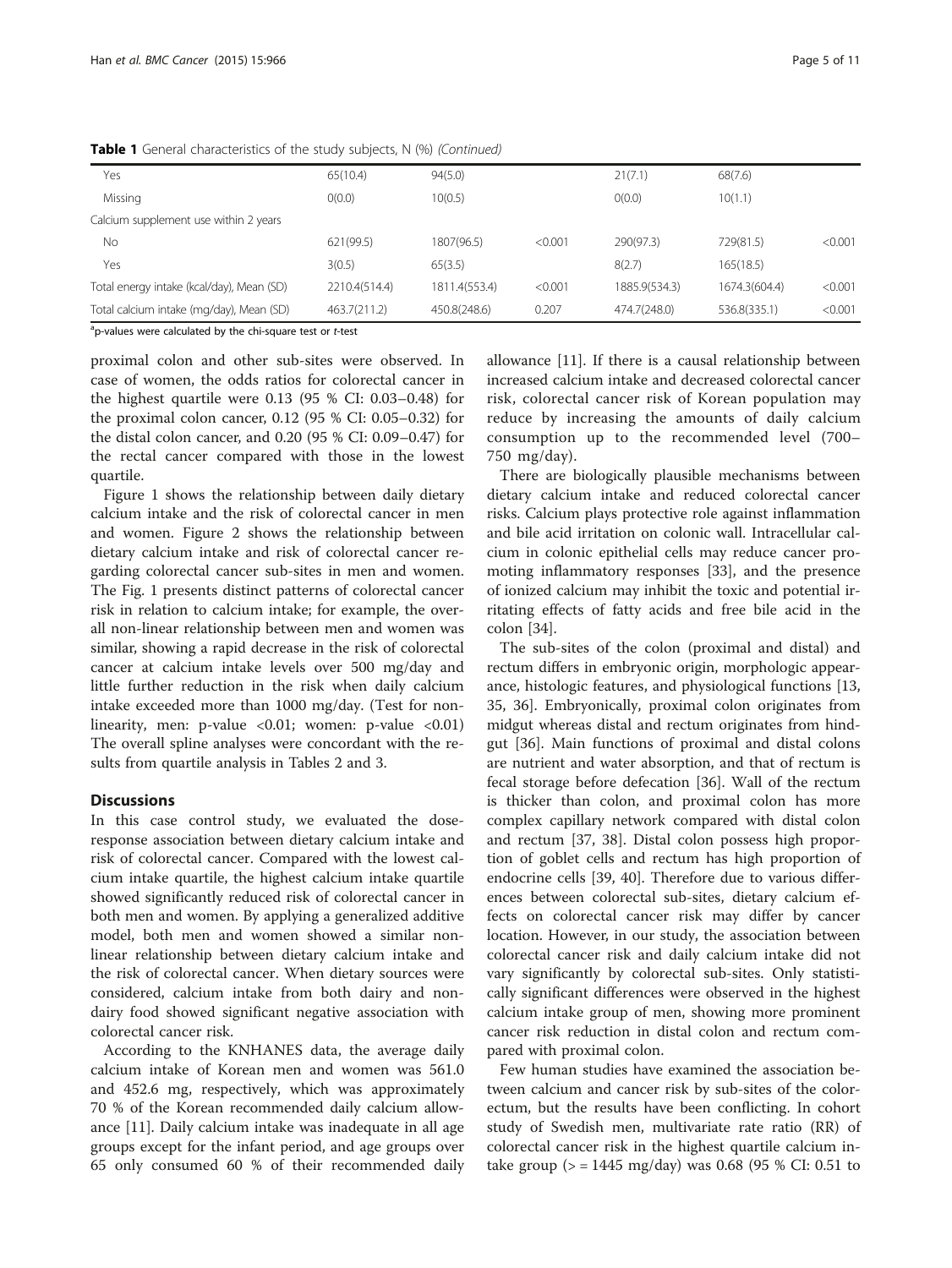|                                    | Male ( $n = 2496$ ) |                                                                 |                     |                                    | Female $(n = 1192)$ |                                            |                          |  |
|------------------------------------|---------------------|-----------------------------------------------------------------|---------------------|------------------------------------|---------------------|--------------------------------------------|--------------------------|--|
|                                    | Controls/cases(n)   | Age-adjusted OR(95 % CI) Multivariate OR <sup>a</sup> (95 % CI) |                     |                                    |                     | Controls/cases(n) Age-adjusted OR(95 % CI) | Multivariate OR(95 % CI) |  |
| Calcium intake (mg/day)            |                     |                                                                 |                     | Calcium intake (mg/day)            |                     |                                            |                          |  |
| $Q1$ (<335)                        | 468/202             | 1.00                                                            | 1.00                | $Q1$ (<380)                        | 224/125             | 1.00                                       | 1.00                     |  |
| $Q2$ (335 - < 432)                 | 468/222             | $1.09(0.86 - 1.37)$                                             | $0.92(0.71 - 1.19)$ | $Q2(380 - < 519)$                  | 223/111             | $0.89(0.65 - 1.23)$                        | $0.93(0.65 - 1.34)$      |  |
| $Q3(432 - 567)$                    | 468/141             | $0.68(0.52 - 0.87)$                                             | $0.51(0.38 - 0.68)$ | $O3(519 - < 663)$                  | 223/43              | $0.34(0.23 - 0.51)$                        | $0.39(0.25 - 0.61)$      |  |
| Q4 (≥567)                          | 468/59              | $0.28(0.20 - 0.38)$                                             | $0.16(0.11 - 0.24)$ | $Q4$ ( $\geq 663$ )                | 224/19              | $0.15(0.09 - 0.25)$                        | $0.16(0.09 - 0.29)$      |  |
| P-value for trend <sup>b</sup>     |                     | < 0.001                                                         | < 0.001             | P-value for trend                  |                     | < 0.001                                    | < 0.001                  |  |
| Dairy food calcium<br>(mg/day)     |                     |                                                                 |                     | Dairy food calcium<br>(mg/day)     |                     |                                            |                          |  |
| $Q1$ (<11)                         | 468/228             | 1.00                                                            | 1.00                | $Q1$ (<20)                         | 223/109             | 1.00                                       | 1.00                     |  |
| $Q2(11 - < 47)$                    | 468/222             | $0.98(0.78 - 1.23)$                                             | $1.02(0.80 - 1.30)$ | $Q2(20 - < 78)$                    | 224/102             | $0.93(0.67 - 1.29)$                        | $1.01(0.70 - 1.47)$      |  |
| $Q3(47 - < 146)$                   | 468/125             | $0.55(0.43 - 0.71)$                                             | $0.65(0.49 - 0.85)$ | $Q3(78 - 225)$                     | 224/64              | $0.59(0.41 - 0.84)$                        | $0.67(0.45 - 1.01)$      |  |
| Q4 (≥146)                          | 468/49              | $0.21(0.15 - 0.29)$                                             | $0.28(0.19 - 0.40)$ | $Q4$ ( $\geq$ 225)                 | 223/23              | $0.21(0.13 - 0.34)$                        | $0.20(0.12 - 0.35)$      |  |
| P-value for trend                  |                     | < 0.001                                                         | < 0.001             | P-value for trend                  |                     | < 0.001                                    | < 0.001                  |  |
| Non-Dairy food calcium<br>(mg/day) |                     |                                                                 |                     | Non-Dairy food calcium<br>(mg/day) |                     |                                            |                          |  |
| $Q1$ (<279)                        | 468/168             | 1.00                                                            | 1.00                | $Q1$ (<302)                        | 224/111             | 1.00                                       | 1.00                     |  |
| $Q2(279 - < 360)$                  | 468/230             | $1.33(1.04 - 1.68)$                                             | $1.07(0.82 - 1.40)$ | $Q2(302 - < 397)$                  | 223/109             | $0.98(0.71 - 1.35)$                        | $0.89(0.61 - 1.29)$      |  |
| $Q3(360 - < 470)$                  | 468/159             | $0.91(0.70 - 1.17)$                                             | $0.59(0.44 - 0.80)$ | $Q3(397 - 522)$                    | 223/58              | $0.52(0.36 - 0.75)$                        | $0.53(0.35 - 0.82)$      |  |
| Q4 (2470)                          | 468/66              | $0.37(0.27 - 0.50)$                                             | $0.16(0.11 - 0.25)$ | Q4 (≥522)                          | 224/20              | $0.18(0.11 - 0.30)$                        | $0.15(0.08 - 0.27)$      |  |
| P-value for trend                  |                     | < 0.001                                                         | < 0.001             | P-value for trend                  |                     | < 0.001                                    | < 0.001                  |  |

<span id="page-5-0"></span>Table 2 Odds ratios (OR) and 95 % confidence intervals (CI) for the association of dietary calcium intake and colorectal cancer risk

<sup>a</sup>Adjusted by age, education level, regular exercise, fiber intake, calcium supplement use, and total energy intake<br><sup>b</sup>Test for trend calculated with the median intake for each category of dietary calcium intake as a cont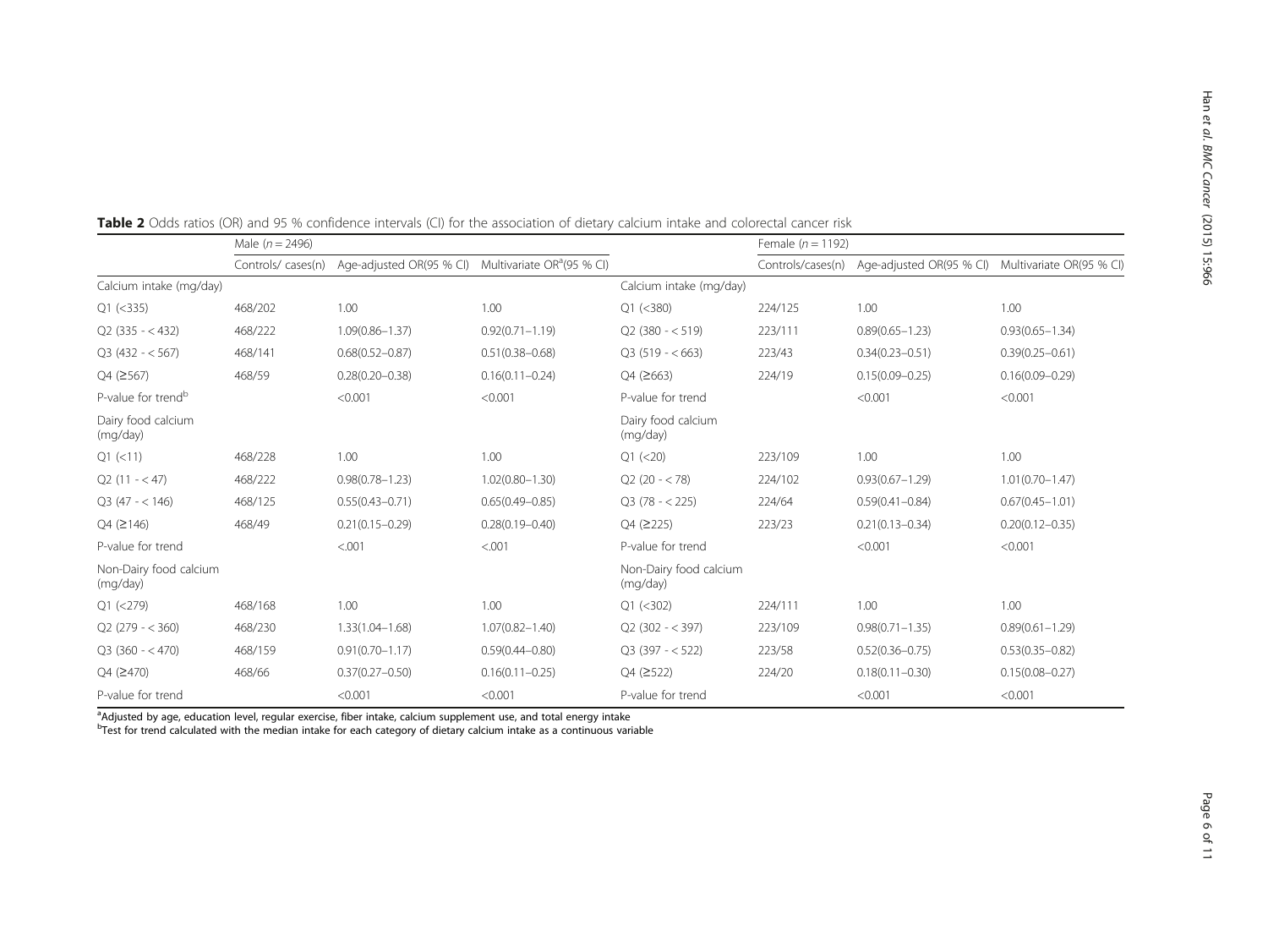| Total energy adjusted<br>dietary calcium intake<br>(mg/day) | Control<br>No | Proximal colon |                               |                                           | Distal colon |                          |                                  |           | Rectum                        |                              |  |
|-------------------------------------------------------------|---------------|----------------|-------------------------------|-------------------------------------------|--------------|--------------------------|----------------------------------|-----------|-------------------------------|------------------------------|--|
|                                                             |               | No.            | Age-adjusted OR<br>$(95%$ CI) | Multivariate OR <sup>a</sup><br>(95 % CI) | No.          | Age-adjusted OR(95 % CI) | Multivariate OR(95 % CI)         | No        | Age-adjusted OR<br>$(95%$ CI) | Multivariate OR<br>(95 % CI) |  |
| Men                                                         | $N = 1872$    | $N = 113$      |                               |                                           | $N = 178$    |                          |                                  | $N = 320$ |                               |                              |  |
| $Q1$ (<335)                                                 | 468           | 26             | 1.00                          | 1.00                                      | 60           | 1.00                     | 1.00                             | 109       | 1.00                          | 1.00                         |  |
| $Q2$ (335 - < 432)                                          | 468           | 43             | $1.63(0.99 - 2.70)$           | 1.40(0.83-2.37)                           | 63           | $1.04(0.71 - 1.51)$      | $0.90(0.60 - 1.34)$              | 112       | $1.02(0.76 - 1.36)$           | $0.85(0.61 - 1.17)$          |  |
| $Q3(432 - 567)$                                             | 468           | 28             | $1.04(0.60 - 1.80)$           | $0.81(0.45 - 1.45)$                       | 41           | $0.66(0.43 - 1.00)$      | $0.51(0.33 - 0.81)$              | 71        | $0.63(0.45 - 0.87)$           | $0.47(0.32 - 0.67)$          |  |
| $Q4$ ( $\geq 567$ )                                         | 468           | 16             | $0.58(0.31 - 1.10)$           | $0.35(0.17 - 0.74)$                       | 14           | $0.22(0.12 - 0.40)$      | $0.13(0.07 - 0.26)$ <sup>c</sup> | 28        | $0.25(0.16 - 0.38)$           | $0.13(0.08 - 0.23)^{c}$      |  |
| P-value for trend <sup>b</sup>                              |               |                | 0.021                         | < 0.001                                   |              | < 0.001                  | < 0.001                          |           | < 0.001                       | < 0.001                      |  |
| Women                                                       | $N = 894$     | $N = 53$       |                               |                                           | $N = 113$    |                          |                                  | $N = 124$ |                               |                              |  |
| Q1 (< 380)                                                  | 224           | 26             | 1.00                          | 1.00                                      | 43           | 1.00                     | 1.00                             | 51        | 1.00                          | 1.00                         |  |
| $Q2$ (380 - $<$ 519)                                        | 223           | 18             | $0.70(0.37 - 1.32)$           | $0.75(0.39 - 1.46)$                       | 48           | $1.12(0.72 - 1.76)$      | $1.11(0.68 - 1.81)$              | 43        | $0.85(0.54 - 1.33)$           | $0.93(0.58 - 1.52)$          |  |
| $Q3(519 - 663)$                                             | 223           | 6              | $0.23(0.09 - 0.57)$           | $0.27(0.11 - 0.72)$                       | 15           | $0.35(0.19 - 0.65)$      | $0.35(0.18 - 0.68)$              | 22        | $0.43(0.25 - 0.74)$           | $0.55(0.31 - 0.99)$          |  |
| $Q4$ ( $\geq 663$ )                                         | 224           | 3              | $0.11(0.03 - 0.38)$           | $0.13(0.03 - 0.48)$                       |              | $0.16(0.07 - 0.37)$      | $0.12(0.05 - 0.32)$              | 8         | $0.16(0.07 - 0.34)$           | $0.20(0.09 - 0.47)$          |  |
| P-value for trend                                           |               |                | < 0.001                       | 0.001                                     |              | < 0.001                  | < 0.001                          |           | < 0.001                       | < 0.001                      |  |

<span id="page-6-0"></span>Table 3 Odds ratios (OR) and 95 % confidence intervals (CI) for the association of dietary calcium intake and colorectal cancer sub-sites

<sup>a</sup>Adjusted by age, education level, regular exercise, fiber intake, calcium supplement use, and total energy intake<br><sup>b</sup>Test for trend calculated with the median intake for each category of dietary calcium intake as a cont

The odds ratio was statistically different from that of proximal colon  $(p = 0.05$  for distal colon and  $p = 0.03$  for rectum)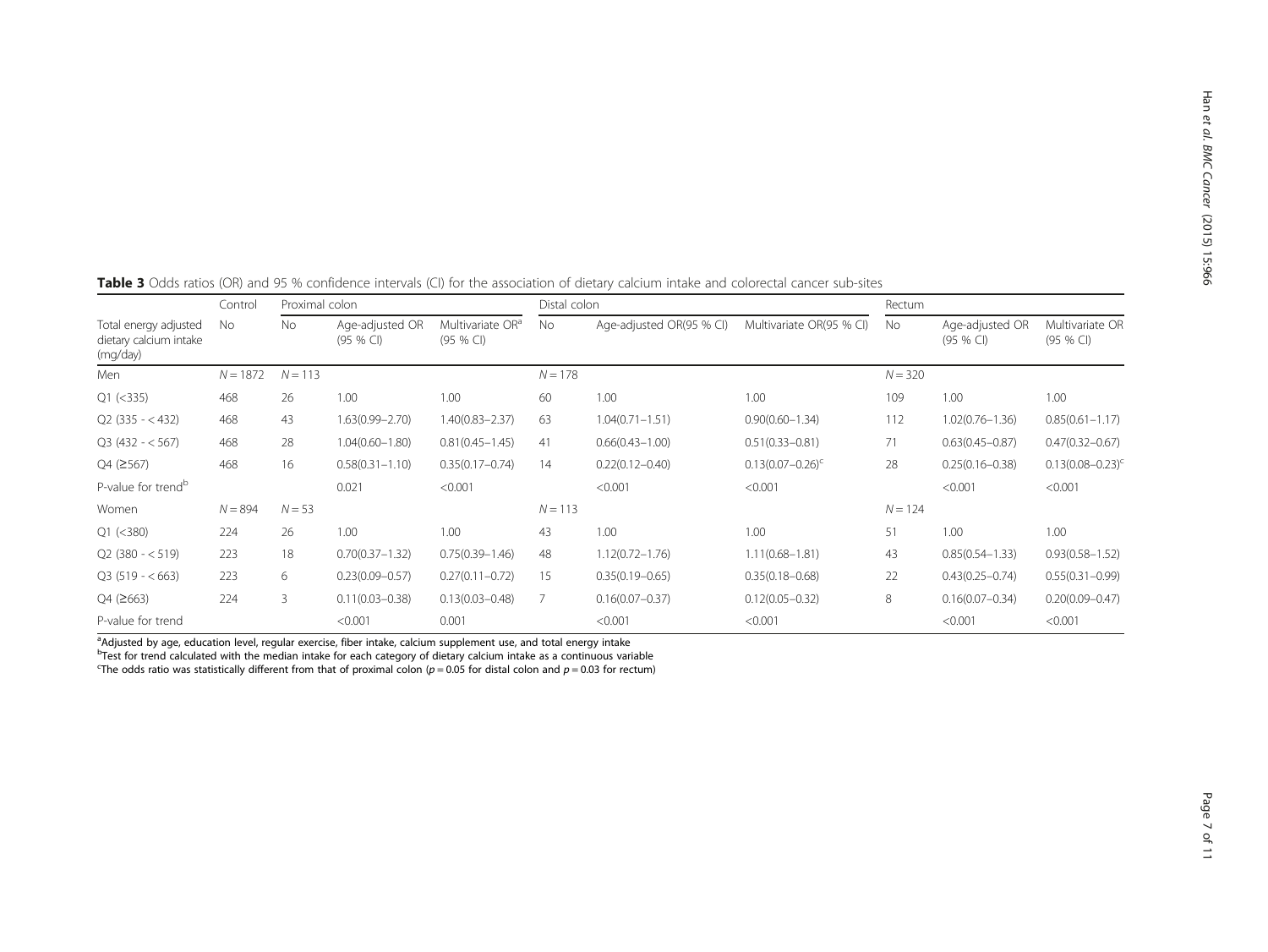<span id="page-7-0"></span>

0.91) compared to lowest quartile calcium intake group (<956 mg/day). In sub-site analysis, proximal colon and rectum showed a significant decrease in cancer risk with high intake of dietary calcium [\[20](#page-9-0)]. In cohort study conducted in the United States, the highest quintile calcium intake group  $(>= 1255 \text{ mg/day})$  showed marginally reduced risk of colorectal cancer in men and women compared to the lowest quintile calcium intake group (<561 mg/day) (RR: 0.87, 95 % CI: 0.67–1.12) [\[21\]](#page-9-0). In sub-site analysis, only proximal colon showed marginally reduced risk (RR: 0.57, 95 % CI: 0.28–1.13) of colorectal cancer among the highest quintile calcium intake group in men. In cohort study of women, the highest quintile intake group  $(>= 830.9 \text{ mg/day})$  showed statistically significant reduction of colorectal cancer risk compared to the lowest calcium intake group (<412.3 mg/day) (RR: 0.74, 95 % CI: 0.56–0.98) [\[22](#page-9-0)], and the risk reduction was only observed for proximal colon in sub-site analysis (RR: 0.60, 95 % CI: 0.38–0.97). In Swedish mammography cohort, women aged over 55 with the highest calcium intake  $(>= 816 \text{ mg/day})$  showed decreased colorectal cancer risk compared to the lowest quartile intake group (<568 mg/day) for overall colorectal cancer (RR: 0.66, 95 % CI: 0.49–0.89) [\[23\]](#page-9-0), and distal colon cancer (RR: 0.33, 95 % CI: 0.16–0.67). In addition, although total calcium intake was inversely associated with distal colon cancer in pooled analysis of two cohort studies [[24\]](#page-9-0), there was no significant association between dietary calcium and colorectal sub-sites in Japanese cohort study [[25\]](#page-9-0). Compared to previous studies, our study participant's daily calcium intake levels are relatively low. Because marked reduction of colorectal cancer risk in all sub-sites of colorectum has been showed in our study results, dose-response relationship in lower ranges of calcium intake could be suggested from our study.

There are several strengths of our study. First, the association between dietary calcium intake and colorectal cancer risks are analyzed among Korean population, whose average calcium intake is relatively lower than western population. Therefore, assessment of doseresponse relationship within low level dietary calcium on risk of colorectal cancer could be made with our analyses. Second, not only the dose-response relationship but also potential differences in risk among sub-sites of colorectum could be assessed in our study. By using graphical methods, we compared patterns of colorectal cancer risk according to dietary calcium intake by each colorectal sub-sites.

Our main limitation comes from the study design and the use of the food frequency questionnaire. First, the controls were recruited from the participants of the health check-up program provided by the National Health Insurance Corporation; therefore, they could have a healthier lifestyle than the colorectal cancer cases. However, since the cases and controls were recruited in the same hospital, characteristics between two groups would be comparable. Second, recall bias is inevitable due to case control study design assessing for prior personal information. However, since dietary calcium intake was estimated from diverse food sources, it is hard to speculate that the cases or controls systematically underor over reported their calcium intake levels. Third, due to food frequency questionnaire use in our study, potential measurement errors could have affected our study results. The non-differential measurement error, however, would lead the results toward the null values. Fourth, although we asked the study participants to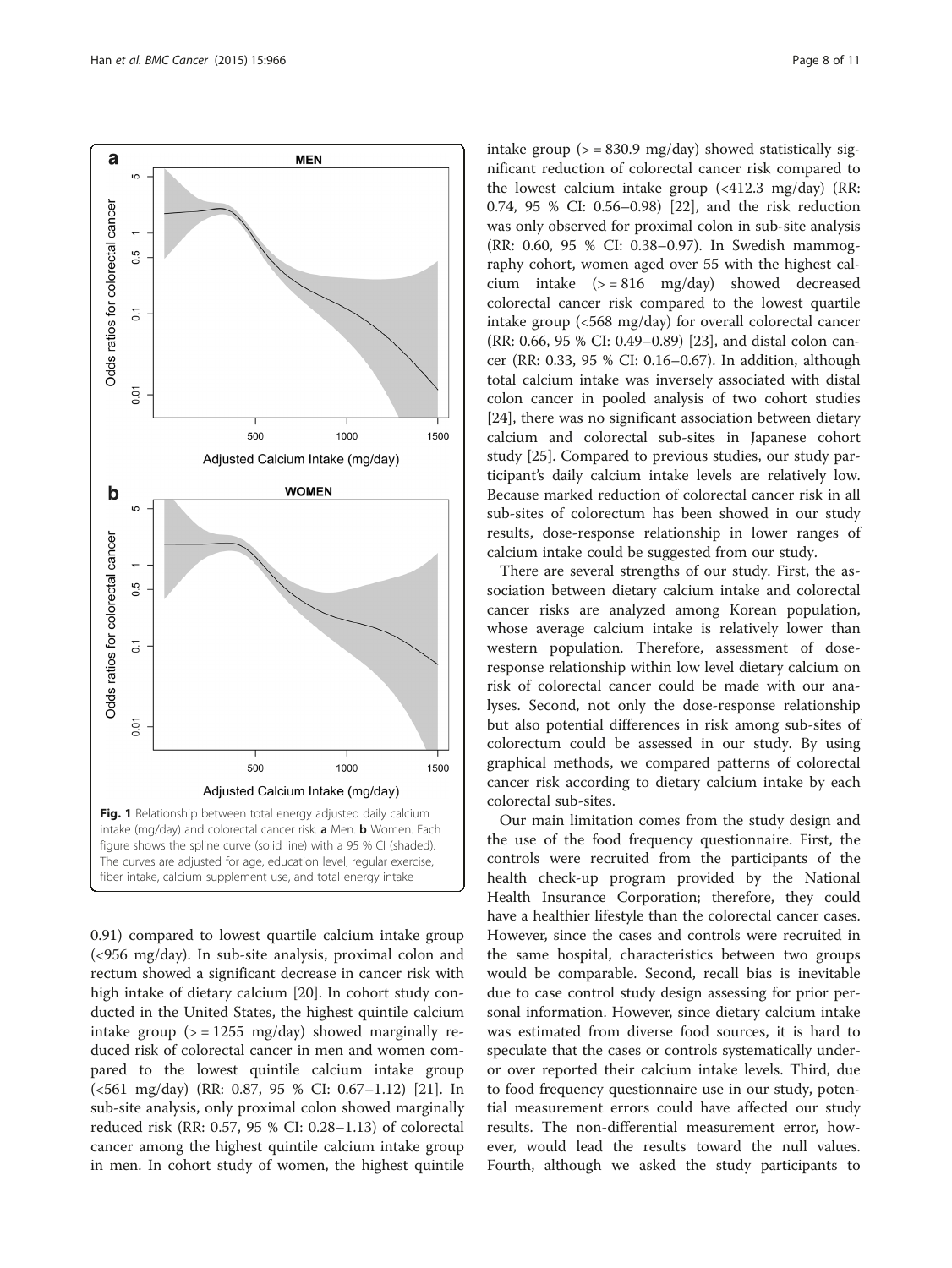<span id="page-8-0"></span>

education level, regular exercise, fiber intake, calcium supplement use, and total energy intake

report their food consuming patterns before cancer diagnosis, direct causal inference between dietary calcium consumption and risk reduction of colorectal cancer

cannot be made in case-control study design. Fifth, vitamin D intake, which could be a potential confounder, could not be estimated from the nutrients database we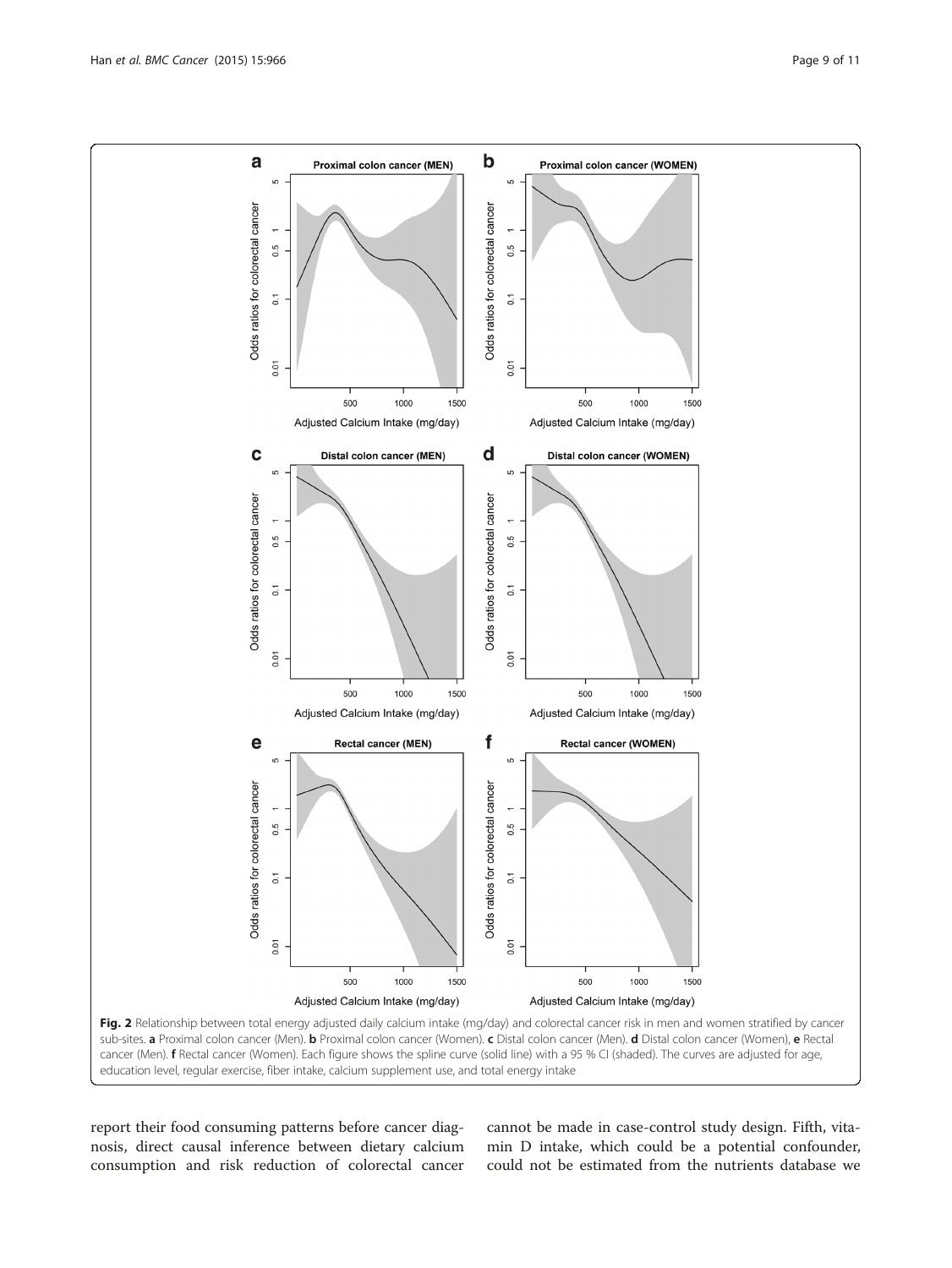<span id="page-9-0"></span>used. Lastly, although information on calcium supplementation use during last 2 years were available, we did not ask the dose of calcium supplement that participants consumed. Therefore total calcium intake could not be estimated. However, in sensitivity analysis conducted for participants who did not consume calcium supplements, the association was very similar to the main analysis (Additional file 1: Table S3). In addition, since the proportion of supplement consumers was higher in controls than in cases, the analysis of total intake of calcium would reinforce our findings.

#### Conclusions

In conclusion, calcium consumption was inversely related to colorectal cancer risk in Korean population where national average calcium intake level is relatively lower than western countries. A decreased risk of colorectal cancer by calcium intake was observed in all subsites of men and women.

#### Additional file

[Additional file 1:](dx.doi.org/10.1186/s12885-015-1963-9) Table S1. Top 10 calcium contributing foods of study population (mg/day). Table S2. Characteristics of study subjects according to quartile of energy-adjusted dietary calcium intake N(%). Table S3. Odds ratios (OR) and 95% confidence intervals (CI) for the association of dietary calcium intake and colorectal cancer risk among the calcium supplement non-users. (DOC 129 kb)

#### Competing interests

The authors declare that they have no competing interests.

#### Author's contributions

AS, JHO, and JK conceived and designed the study; JL, JWP, and JHO contributed patients recruitment and data collection; JHL, CH and JL analyzed the data; AS and CH drafted the manuscript; All authors critically reviewed the manuscript and approved the final version.

#### Acknowledgement

This study was supported by the Basic Science Research Program through the National Research Foundation of Korea (2010–0010276 and 2013R1A1A2A10008260) and National Cancer Center Korea (0910220 and 1210141).

#### Author details

<sup>1</sup>Department of Preventive Medicine, Seoul National University College of Medicine, 103 Daehakro, Jongno-gu 110-779Seoul, South Korea. <sup>2</sup>Molecular Epidemiology Branch, Research Institute, National Cancer Center, 323 Ilsan-ro, Ilsandong-gu, Goyang-si 410-769Gyeonggi-do, South Korea. <sup>3</sup>Center for Colorectal Cancer, National Cancer Center, Goyang-si, Republic of Korea. 4 Department of Surgery, Seoul National University College of Medicine, Seoul, Republic of Korea. <sup>5</sup>Department of Nutritional Science and Food Management, Ewha Womans University, Seoul, Republic of Korea.

#### Received: 21 August 2015 Accepted: 20 November 2015 Published online: 16 December 2015

#### References

Ferlay J, Soerjomataram I, Ervik M, Dikshit R, Eser S, Mathers C, et al. GLOBOCAN 2012 v1. 0, cancer incidence and mortality worldwide: IARC CancerBase No. 11 [internet]. Lyon: International Agency for Research on Cancer; 2014.

- 2. Vargas AJ, Thompson PA. Diet and nutrient factors in colorectal cancer risk. Nutr Clin Pract. 2012;27(5):613–23.
- 3. Lipkin M. Preclinical and early human studies of calcium and colon cancer prevention. Ann N Y Acad Sci. 1999;889:120–7.
- 4. Cho E, Smith-Warner SA, Spiegelman D, Beeson WL, van den Brandt PA, Colditz GA, et al. Dairy foods, calcium, and colorectal cancer: a pooled analysis of 10 cohort studies. J Natl Cancer Inst. 2004;96(13):1015–22.
- 5. Huncharek M, Muscat J, Kupelnick B. Colorectal cancer risk and dietary intake of calcium, vitamin D, and dairy products: a meta-analysis of 26,335 cases from 60 observational studies. Nutr Cancer. 2009;61(1):47–69.
- 6. Keum N, Aune D, Greenwood DC, Ju W, Giovannucci EL. Calcium intake and colorectal cancer risk: Dose-response meta analysis of prospective observational studies. Int J Cancer. 2014;135(8):1940–8.
- 7. Heine Bröring RC, Winkels RM, Renkema J, Kragt L, Orten Luiten ACB, Tigchelaar EF, et al. Dietary supplement use and colorectal cancer risk: a systematic review and meta analyses of prospective cohort studies. Int J Cancer. 2015;136(10):2388–401.
- Wactawski-Wende J, Kotchen JM, Anderson GL, Assaf AR, Brunner RL, O'Sullivan MJ, et al. Calcium plus vitamin D supplementation and the risk of colorectal cancer. N Engl J Med. 2006;354(7):684–96.
- 9. Bristow SM, Bolland MJ, MacLennan GS, Avenell A, Grey A, Gamble GD, et al. Calcium supplements and cancer risk: a meta-analysis of randomised controlled trials. Br J Nutr. 2013;110(8):1384–93.
- 10. World Cancer Research Fund/American Institute for Cancer Research. Food, nutrition, physical activity and the prevention of colorectal cancer, Continuous update project report summary. 2011.
- 11. Hu J, La Vecchia C, Augustin LS, Negri E, de Groh M, Morrison H, et al. Glycemic index, glycemic load and cancer risk. Ann Oncol: Off J Euro Soc Med Oncol. 2013;24(1):245–51.
- 12. Bonithon-Kopp C, Benhamiche AM. Are there several colorectal cancers? Epidemiological data. Eur J Cancer Prev. 1999;8 Suppl 1:S3–S12.
- 13. Bufill JA. Colorectal cancer: evidence for distinct genetic categories based on proximal or distal tumor location. Ann Intern Med. 1990;113(10):779–88.
- 14. Ponz de Leon M, Sacchetti C, Sassatelli R, Zanghieri G, Roncucci L, Scalmati A. Evidence for the existence of different types of large bowel tumor: suggestions from the clinical data of a population-based registry. J Surg Oncol. 1990;44(1):35–43.
- 15. Pocard M, Salmon RJ, Muleris M, Remvikos Y, Bara J, Dutrillaux B, et al. Two colons–two cancers? proximal or distal adenocarcinoma: arguments for a different carcinogenesis. Bull Cancer. 1995;82(1):10–21.
- 16. Distler P, Holt PR. Are right- and left-sided colon neoplasms distinct tumors? Dig Dis. 1997;15(4–5):302–11.
- 17. Iacopetta B. Are there two sides to colorectal cancer? Int J Cancer. 2002;101(5):403–8.
- 18. Gonzalez EC, Roetzheim RG, Ferrante JM, Campbell R. Predictors of proximal vs. distal colorectal cancers. Dis Colon Rectum. 2001;44(2):251–8.
- 19. Shin A, Joo J, Bak J, Yang HR, Kim J, Park S, et al. Site-specific risk factors for colorectal cancer in a Korean population. PLoS One. 2011;6(8):e23196.
- 20. Larsson SC, Bergkvist L, Rutegard J, Giovannucci E, Wolk A. Calcium and dairy food intakes are inversely associated with colorectal cancer risk in the Cohort of Swedish Men. Am J Clin Nutr. 2006;83(3):667–73. quiz 728–9.
- 21. McCullough ML, Robertson AS, Rodriguez C, Jacobs EJ, Chao A, Carolyn J, et al. Calcium, vitamin D, dairy products, and risk of colorectal cancer in the cancer prevention study II nutrition cohort (United States). Cancer Causes Control. 2003;14(1):1–12.
- 22. Flood A, Peters U, Chatterjee N, Lacey Jr JV, Schairer C, Schatzkin A. Calcium from diet and supplements is associated with reduced risk of colorectal cancer in a prospective cohort of women. Cancer Epidemiol Biomarkers Prev. 2005;14(1):126–32.
- 23. Terry P, Baron JA, Bergkvist L, Holmberg L, Wolk A. Dietary calcium and vitamin D intake and risk of colorectal cancer: a prospective cohort study in women. Nutr Cancer. 2002;43(1):39–46.
- 24. Wu K, Willett WC, Fuchs CS, Colditz GA, Giovannucci EL. Calcium intake and risk of colon cancer in women and men. J Natl Cancer Inst. 2002;94(6):437–46.
- 25. Ishihara J, Inoue M, Iwasaki M, Sasazuki S, Tsugane S. Dietary calcium, vitamin D, and the risk of colorectal cancer. Am J Clin Nutr. 2008;88(6):1576–83.
- 26. World Health Organization. International statistical classification of diseases and related health problems. Geneva: World Health Organization; 2004.
- 27. Ahn Y, Kwon E, Shim JE, Park MK, Joo Y, Kimm K, et al. Validation and reproducibility of food frequency questionnaire for Korean genome epidemiologic study. Eur J Clin Nutr. 2007;61(12):1435–41.